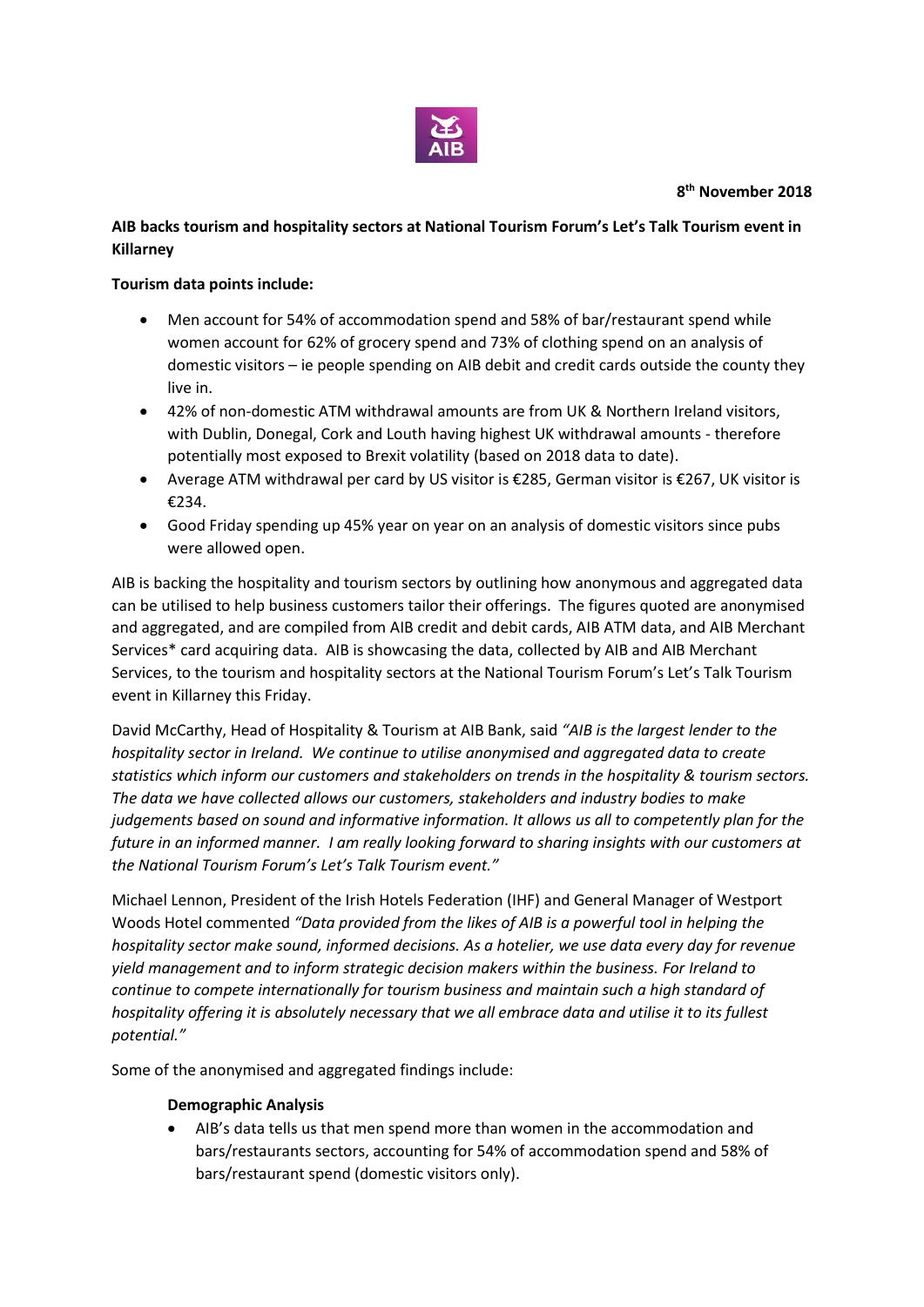62% of all spending in groceries is carried out by women and 73% of all spending in clothing sectors is by women (domestic visitors only).

## **Non-domestic visitor spending analysis:**

- AIB's ATM data shows that 42% of the non-domestic ATM withdrawal value amounts are from UK (including Northern Ireland) visitors; 25% of these withdrawal amounts occur in Dublin, followed by 16% in Donegal, 10% in Cork and 5% in Louth.
- US visitors make 38% of their ATM withdrawal value amounts in Dublin, 13% in Kerry 11% in Cork and 10% in Galway. German visitors make 42% of their withdrawal value amounts in Dublin, 13% in Cork, 13% in Kerry and 10% in Galway.
- The US accounts for 19% of all non-domestic visitor ATM withdrawals and Germany comes next at 4%. The average withdrawal at an ATM by a UK visitor is €234 per card versus €285 for US visitors and €267 for German visitors.
- August is the most popular month for UK and German visitors to Ireland, July is the most popular month for US visitors.

### **Macro impacts:**

- When pubs opened on Good Friday 2018, overall card spending by domestic visitors increased by 43% compared to Good Friday 2017, when pubs weren't open.
- Card spending dropped by 68% on Monday 16<sup>th</sup> October 2017 compared to the previous Monday. This is the impact Storm Ophelia had on the country and illustrates how as extreme weather is impacting our country, businesses need to budget for such events and perhaps plan for impact based on storm forecasts.
- When the Beast from the East hit the country this year  $(1<sup>st</sup>-3<sup>rd</sup> March)$ , card spending by domestic visitors dropped by 69% on the Thursday, 84% on the Friday and 53% on the Saturday.

### **Irish travelling abroad:**

- Irish people holidaying abroad can also be seen as potential customers for Irish hospitality providers. It is interesting, therefore, to look at where Irish people are going. Our data tells us that the UK is the most popular destination with 29% of all foreign trip spending occurring here. Spain is in second place with 16% of the total Irish foreign spend, followed by USA at 10%.
- December is the most popular time for Irish people travelling to the UK (including Northern Ireland), July is the most popular time for Irish holidaying in USA, and July is the most popular time for Irish holidaying in Spain.
- The average daily amount spent on an Irish Visa Debit card in UK is €79, €152 for USA and €121 for Spain.

### **ENDS**

*\*AIB Merchant Services is one of Ireland's largest providers of payment solutions, with extensive operations in Ireland and Britain, and with card processing capabilities throughout continental Europe.* 

*AIB is the number one provider of personal main current accounts in Ireland.*